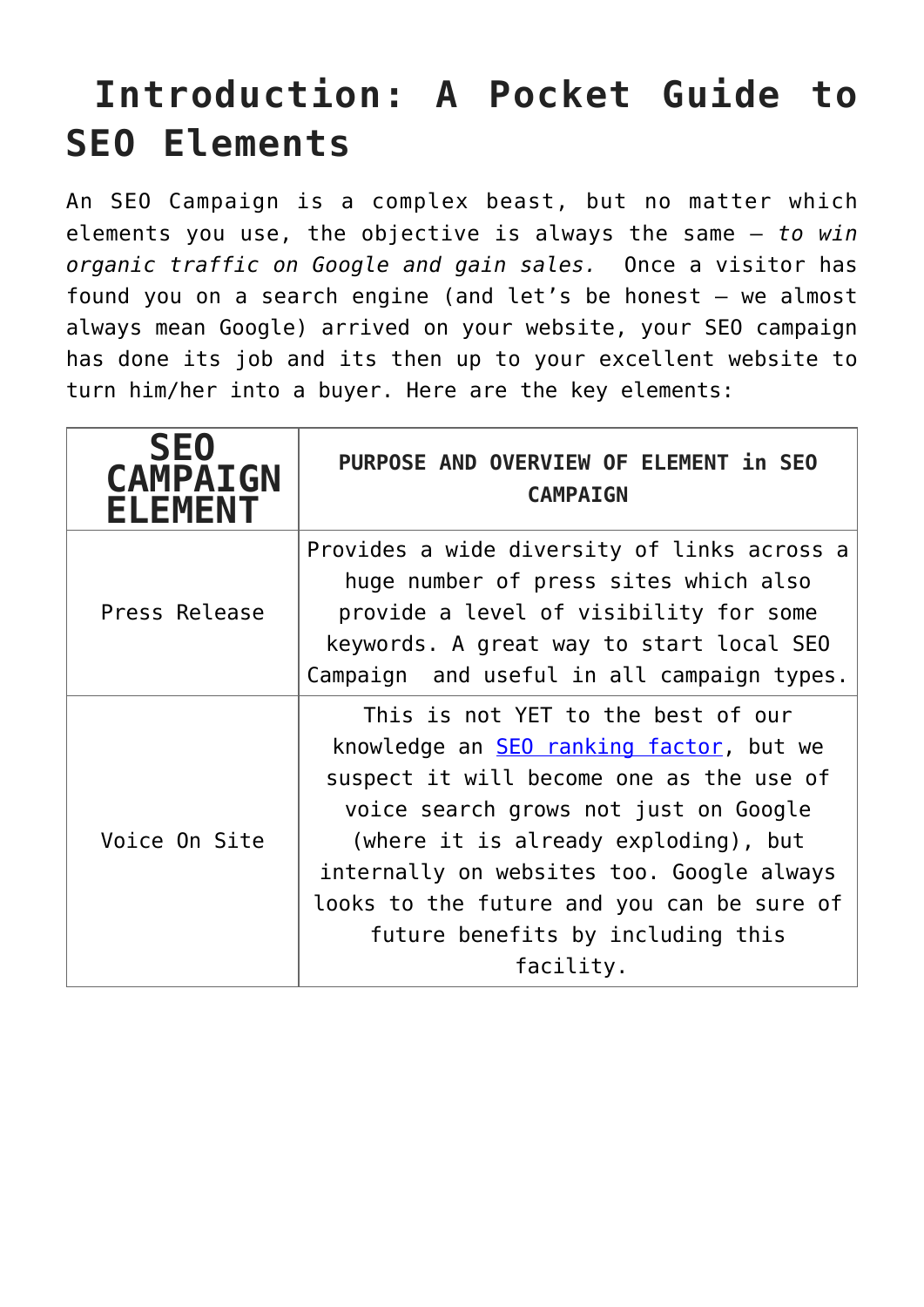| <b>SEO</b><br><b>CAMPAIGN</b><br><b>ELEMENT</b> | PURPOSE AND OVERVIEW OF ELEMENT in SEO<br><b>CAMPAIGN</b>                                                                                                                                                                                                                                                                                                                                                                                            |
|-------------------------------------------------|------------------------------------------------------------------------------------------------------------------------------------------------------------------------------------------------------------------------------------------------------------------------------------------------------------------------------------------------------------------------------------------------------------------------------------------------------|
| Meta Data On Site                               | Metadata is what Google uses to analyze<br>your pages and covers everything from<br>correct use of titles and data to not<br>repeating the top level heading of your<br>website. There are great tools such as<br>Yoast SEO for managing this on your<br>WordPress website. You need to do this<br>correctly for every page, product and post<br>or no matter how powerful your external<br>off-site SEO, you will never get the<br>maximum benefit. |
| Syndication                                     | Syndication is a service whereby a high<br>quality piece of content is distributed to<br>reputable, authoritative sites for<br>publication, which can provide good ranking<br>results. It can also bring you new<br>audiences and be used as social proof.                                                                                                                                                                                           |
| Google My<br><b>Business</b>                    | Google My Business is a place for your<br>business on a Google account. You can (and<br>should) post regular offers and reviews.<br>For local business this is a great way to<br>get into the 'Google 3 Pack' in the search<br>results.                                                                                                                                                                                                              |
| Guest Posts                                     | Guest Posts can provide lots of backlink<br>power to your pages, posts and products.<br>They must be on relevant websites with<br>Domain Authority that will give you a<br>boost. This means that all of the high<br>power links they have, pass on some power<br>to your website destination.                                                                                                                                                       |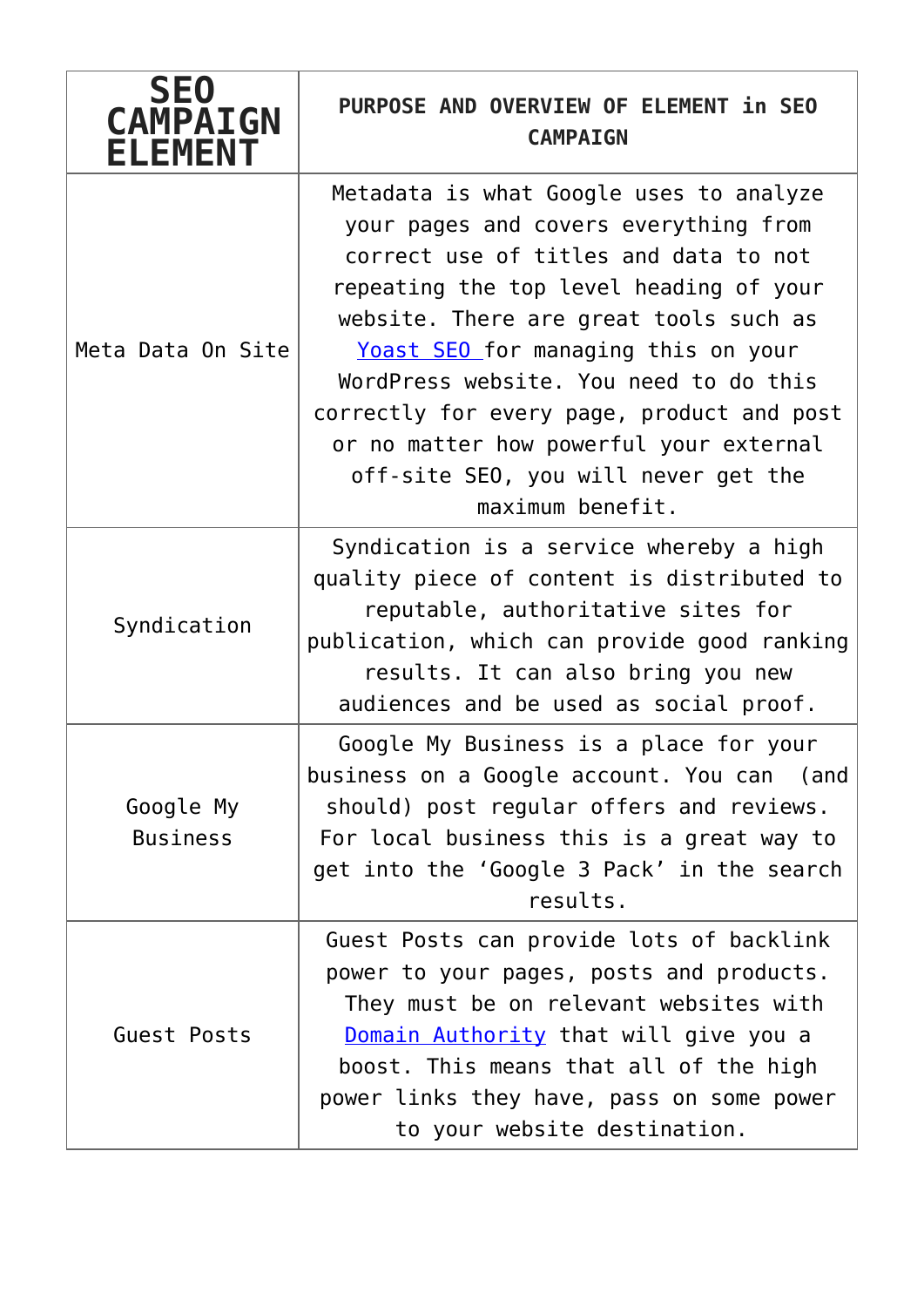| <b>SE0</b><br><b>CAMPAIGN</b><br><b>ELEMENT</b> | PURPOSE AND OVERVIEW OF ELEMENT in SEO<br><b>CAMPAIGN</b>                                                                                                                                                                                                                                                                                                                                                                                                         |
|-------------------------------------------------|-------------------------------------------------------------------------------------------------------------------------------------------------------------------------------------------------------------------------------------------------------------------------------------------------------------------------------------------------------------------------------------------------------------------------------------------------------------------|
| <b>Blogs</b>                                    | Content marketing is the surest way for<br>long term SEO success. Well written<br>articles, supported by power links and<br>correct use of metadata will rank and rank<br>and rank. We have posted articles on some<br>sites that are still close to the top of<br>page one after three years. An essential<br>part of almost every SEO campaign.                                                                                                                 |
| eCommerce SEO                                   | A whole category of <b>SEO</b> with its own unique<br>characteristics. eCommerce SEO is unique<br>because of the thin content on product<br>pages, online competition for the same<br>products and the role of content marketing.                                                                                                                                                                                                                                 |
| Citations and<br><b>Business</b><br>Directories | Citations are an online reference to<br>a <b>business</b> that features the <b>business'</b><br>name, address, and phone number (NAP).<br>Typically, when an SEO refers to <b>citations</b> ,<br>they are talking about a group of<br>individual business listings on various<br>sites. These are important as general links<br>and an indication of business vitality.<br>They must be corrected as busienss details<br>change or local ranking can be affected. |
| Social media                                    | Social media is built for mass sharing.<br>Social sharing means greater visibility for<br>your content. If lots of people share your<br>content on social media, then it's likely<br>more people will link to it, and links are<br>a critical important SEO ranking factor.                                                                                                                                                                                       |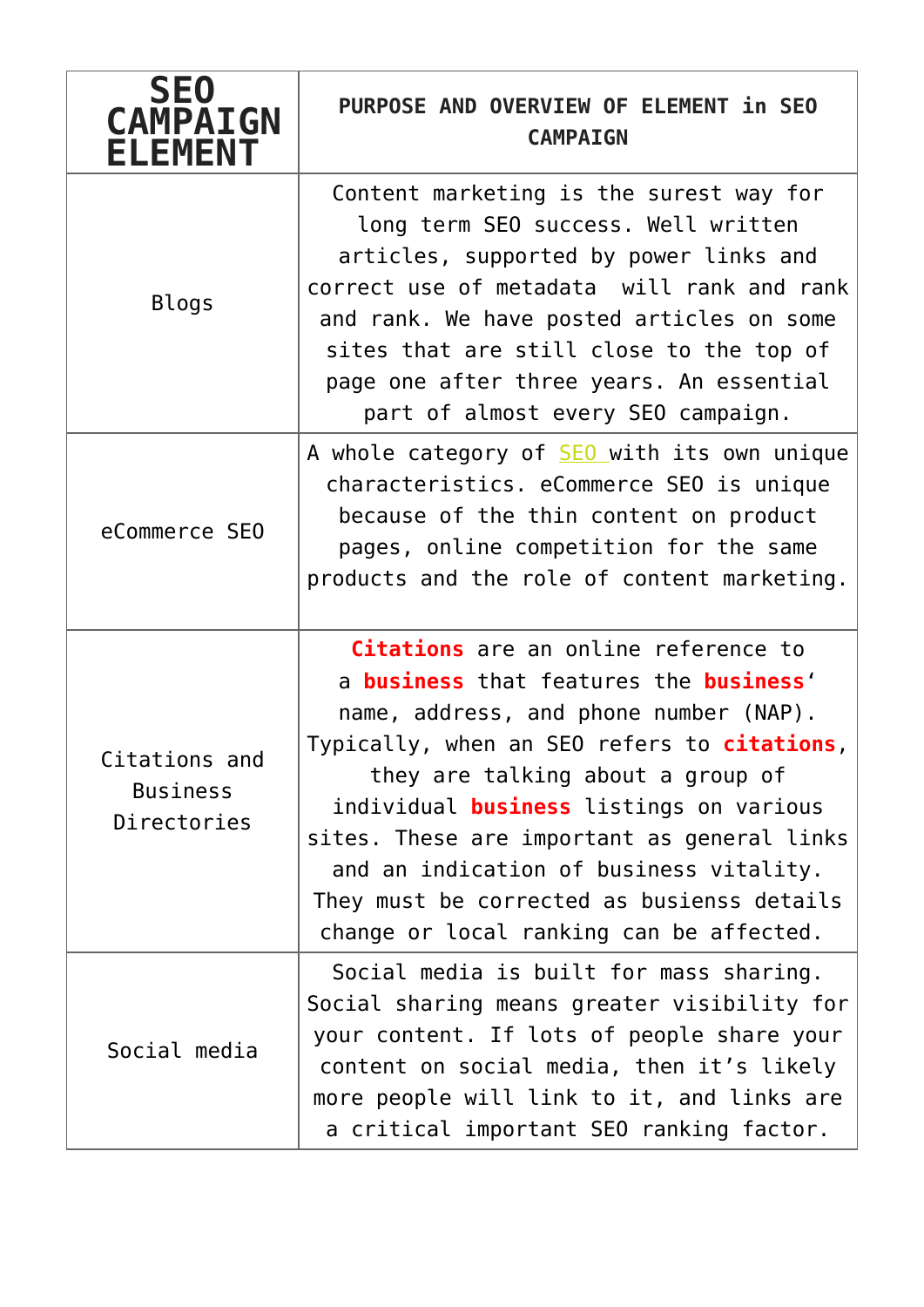| <b>SE0</b><br><b>CAMPAIGN</b><br><b>ELEMENT</b> | PURPOSE AND OVERVIEW OF ELEMENT in SEO<br><b>CAMPAIGN</b>                                                                                                                                                                                                                                                                                                                     |
|-------------------------------------------------|-------------------------------------------------------------------------------------------------------------------------------------------------------------------------------------------------------------------------------------------------------------------------------------------------------------------------------------------------------------------------------|
| Reviews                                         | Reviews on Google definitely help rank your<br>pages and products and services in local<br>SEO or any other SEO campaign Although<br>there are many factors involved in search<br>rankings (over 200,), online customer<br>reviews send a strong signal to search<br>engines that indicate authority, and trust.                                                              |
| Reputation<br>Management                        | This term can be confusing. Whilst<br>reputation management is very important to<br>convince customers to buy from you, it only<br>affects SEO inasmuch that reviews help you<br>to rank and content marketing enhances your<br>reputation ( and ranking). In general we<br>only use this term in the context of<br>managing bad reviews - not for SEO. Others<br>may differ. |
| Local SEO                                       | Local SEO is probably the most important<br>for the majority of businesses from the<br>apothecary to the local zoo! This is what<br>gets your business found for 'steak<br>restaurant near me' etc. you need to be in<br>Google's 3 pack, at the top of search<br>listings, on google My Business and have<br>great reviews. One of our specialties!                          |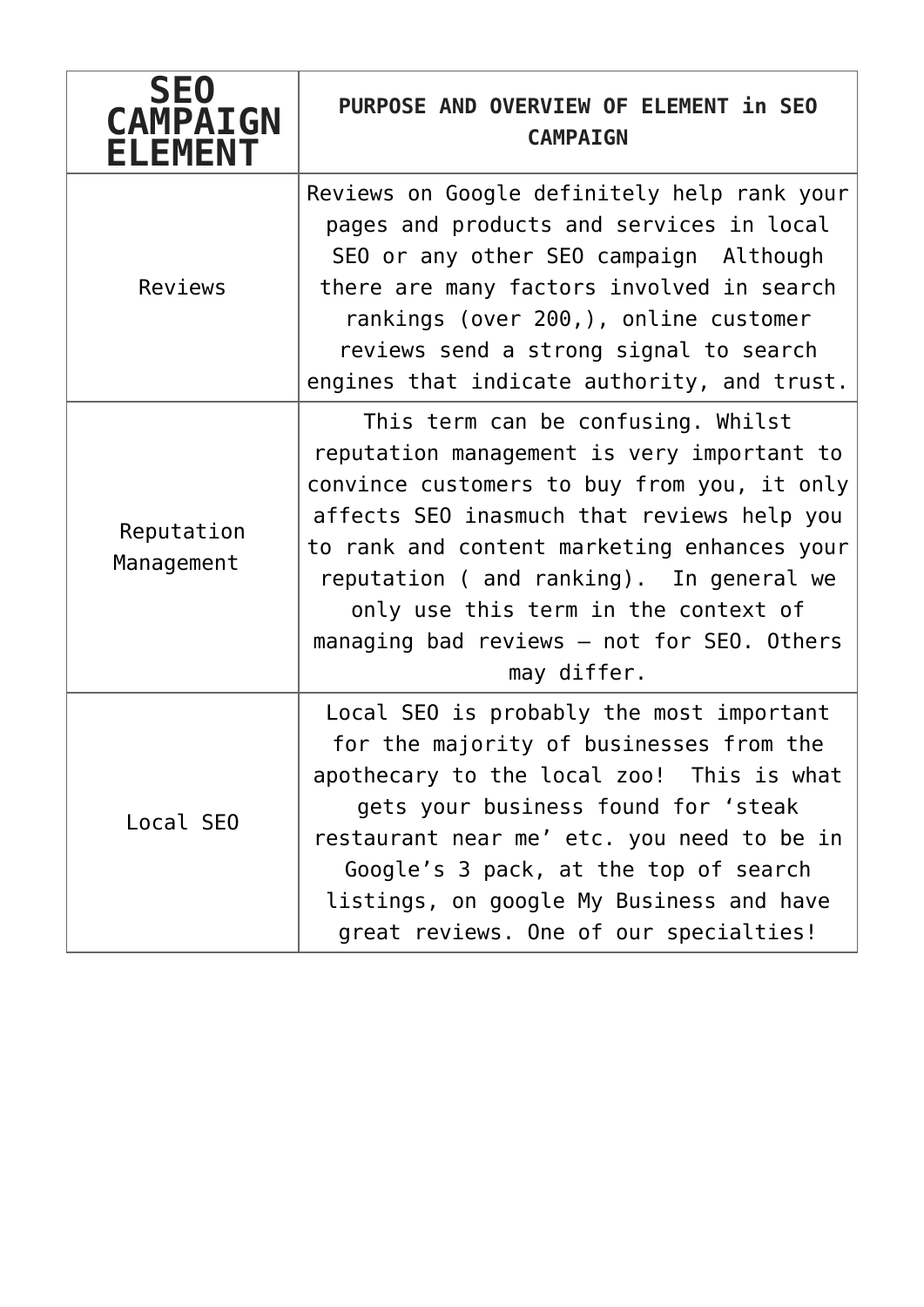| <b>SE0</b><br><b>CAMPAIGN</b><br><b>ELEMENT</b>        | PURPOSE AND OVERVIEW OF ELEMENT in SEO<br><b>CAMPAIGN</b>                                                                                                                                                                                                                                                                                                                                                                                             |
|--------------------------------------------------------|-------------------------------------------------------------------------------------------------------------------------------------------------------------------------------------------------------------------------------------------------------------------------------------------------------------------------------------------------------------------------------------------------------------------------------------------------------|
| National SEO                                           | National SEO is often used by drop-shippers<br>and other companies selling products that<br>are delivered. Content marketing is even<br>more important than for local SEO, because<br>local searches tend to show locally<br>available product as a matter of search<br>engine design. It's very important to<br>distinguish this from local SEO or money<br>will be wasted!                                                                          |
| Trans National<br>and International<br>SE <sub>0</sub> | International and Trans National SEO is<br>practiced by those who sell products and<br>online services internationally. it is<br>completely distinct from National SEO and<br>Local SEO, but has a lot in common with<br>eCommerce SEO. in fact, you might say that<br>it's eCommerce SEO with geographical and<br>sometimes linguistic anchoring. For many<br>campaigns of this type, advertising may<br>well be a better option. Not always though! |
| SEO Analytics and<br>Tracking                          | SEO is not a 'fire and forget' missile.<br>Once launched, results must be tracked and<br>course adjusted as the months go buy. But<br>remember - it takes two to three months to<br>even start seeing results and six months<br>should be a minimum commitment after which<br>a full review should be held.                                                                                                                                           |
| Competitor and<br>Gap Analysis                         | If you want to compete online, you need to<br>measure your competitor' strength and the<br>gap that exists between you and it! Only<br>then can you design your SEO Campaign<br>intelligently.                                                                                                                                                                                                                                                        |